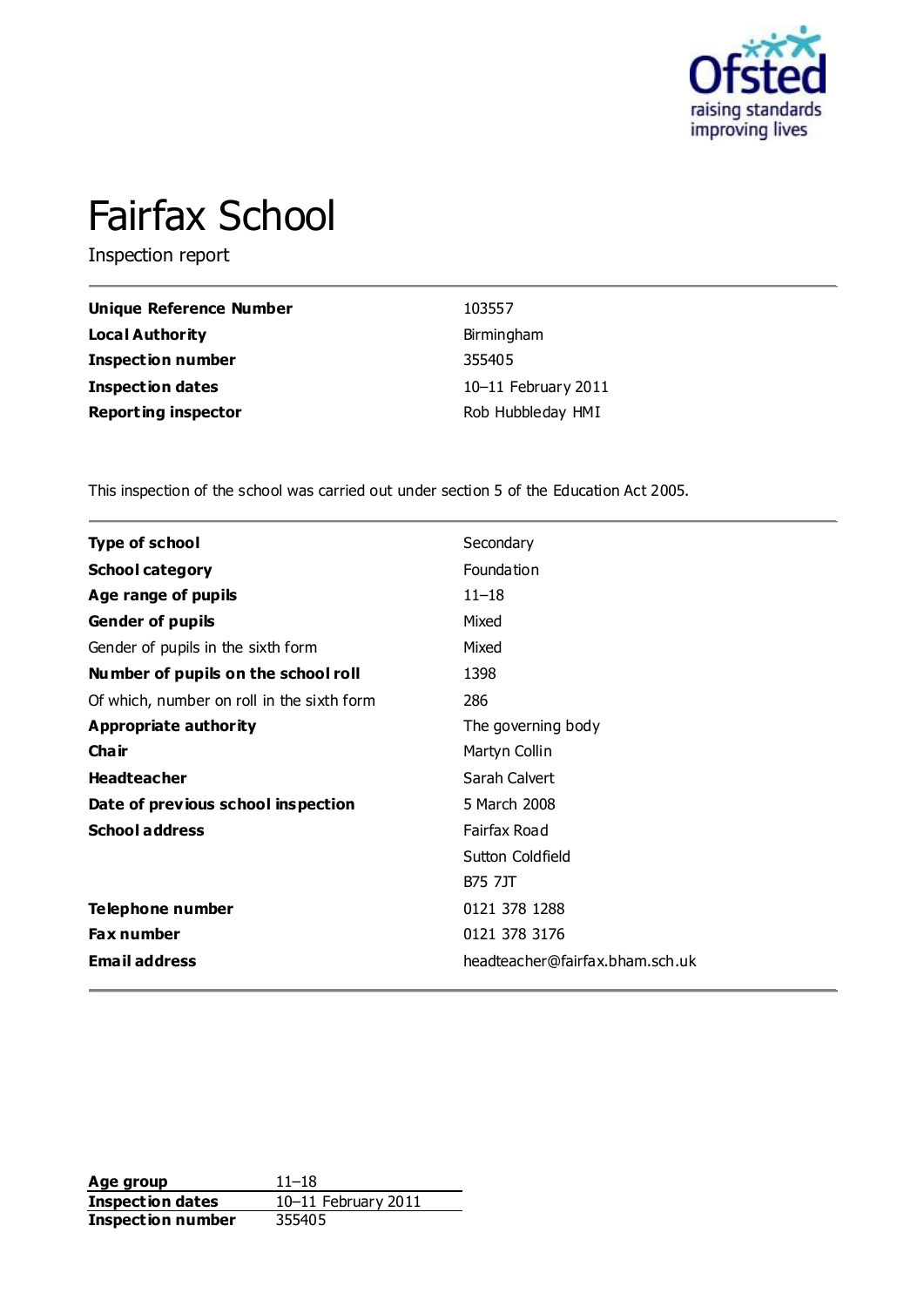The Office for Standards in Education, Children's Services and Skills (Ofsted) regulates and inspects to achieve excellence in the care of children and young people, and in education and skills for learners of all ages. It regulates and inspects childcare and children's social care, and inspects the Children and Family Court Advisory Support Service (Cafcass), schools, colleges, initial teacher training, work-based learning and skills training, adult and community learning, and education and training in prisons and other secure establishments. It assesses council children's services, and inspects services for looked after children, safeguarding and child protection.

Further copies of this report are obtainable from the school. Under the Education Act 2005, the school must provide a copy of this report free of charge to certain categories of people. A charge not exceeding the full cost of reproduction may be made for any other copies supplied.

If you would like a copy of this document in a different format, such as large print or Braille, please telephone 0300 123 4234, or email **[enquiries@ofsted.gov.uk](mailto:enquiries@ofsted.gov.uk)**.

You may copy all or parts of this document for non-commercial educational purposes, as long as you give details of the source and date of publication and do not alter the documentation in any way.

To receive regular email alerts about new publications, including survey reports and school inspection reports, please visit our website and go to 'Subscribe'.

Royal Exchange Buildings St Ann's Square Manchester M2 7LA T: 0300 123 4234 Textphone: 0161 618 8524 E: **[enquiries@ofsted.gov.uk](mailto:enquiries@ofsted.gov.uk)**

W: **[www.ofsted.gov.uk](http://www.ofsted.gov.uk/)**

© Crown copyright 2011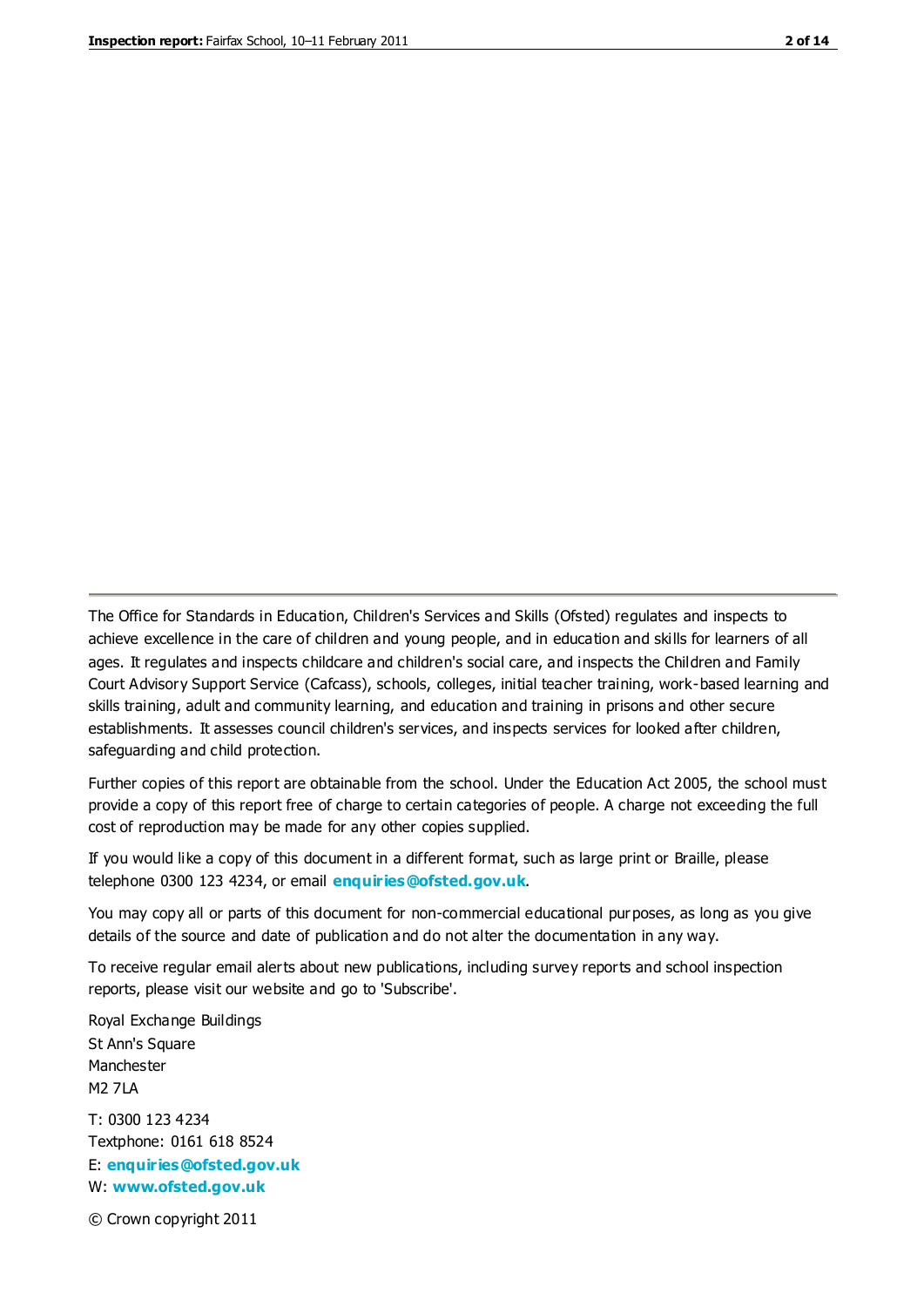## **Introduction**

This inspection was carried out by one of Her Majesty's Inspectors and four additional inspectors. Thirty-seven teachers were observed teaching 40 lesssons and many other teachers were seen for short periods of time. Meetings were held with a wide range of groups of students, the Chair of the Governing Body and members of the leadership team. The inspectors observed the school's work and looked at documentation, such as development plans, assessment and tracking data, the minutes of governing body meetings and various incident logs. Questionnaires were returned by 60 parents, carers and the inspectors considered these alongside questionnaire responses from students and staff.

The inspection team reviewed many aspects of the school's work. It looked in detail at a number of key areas.

- $\blacksquare$  How well do higher-attaining students and those with special educational needs and/or disabilities achieve?
- What is the extent of improvements in the sixth form?
- $\blacksquare$  How effectively has the senior leadership team developed the way which teachers use assessment information in lessons?

## **Information about the school**

Fairfax School is much larger than the average comprehensive school. It serves the area of Sutton Coldfield which has retained two selective grammar schools. It was awarded specialist status for Business and Enterprise in 2004. The proportion of students with special education needs is below average. However, the proportion with a statement of special educational needs is much higher than average because the school manages specially resourced provision for students, currently numbering 26, with a range of physical disabilities. The proportion of students known to be eligible for free school meals is average, as is the percentage of students from minority ethnic groups. The school holds many awards, including: Artsmark Gold; Sports Mark; the Healthy Schools Award; the International Schools Award; Investors in People Award; the Economic, Business and Enterprise Quality Mark; the Quality CEIAG Award (Careers Education and Information Advice and Guidance); and, most recently, the National Standard for Enterprise Education.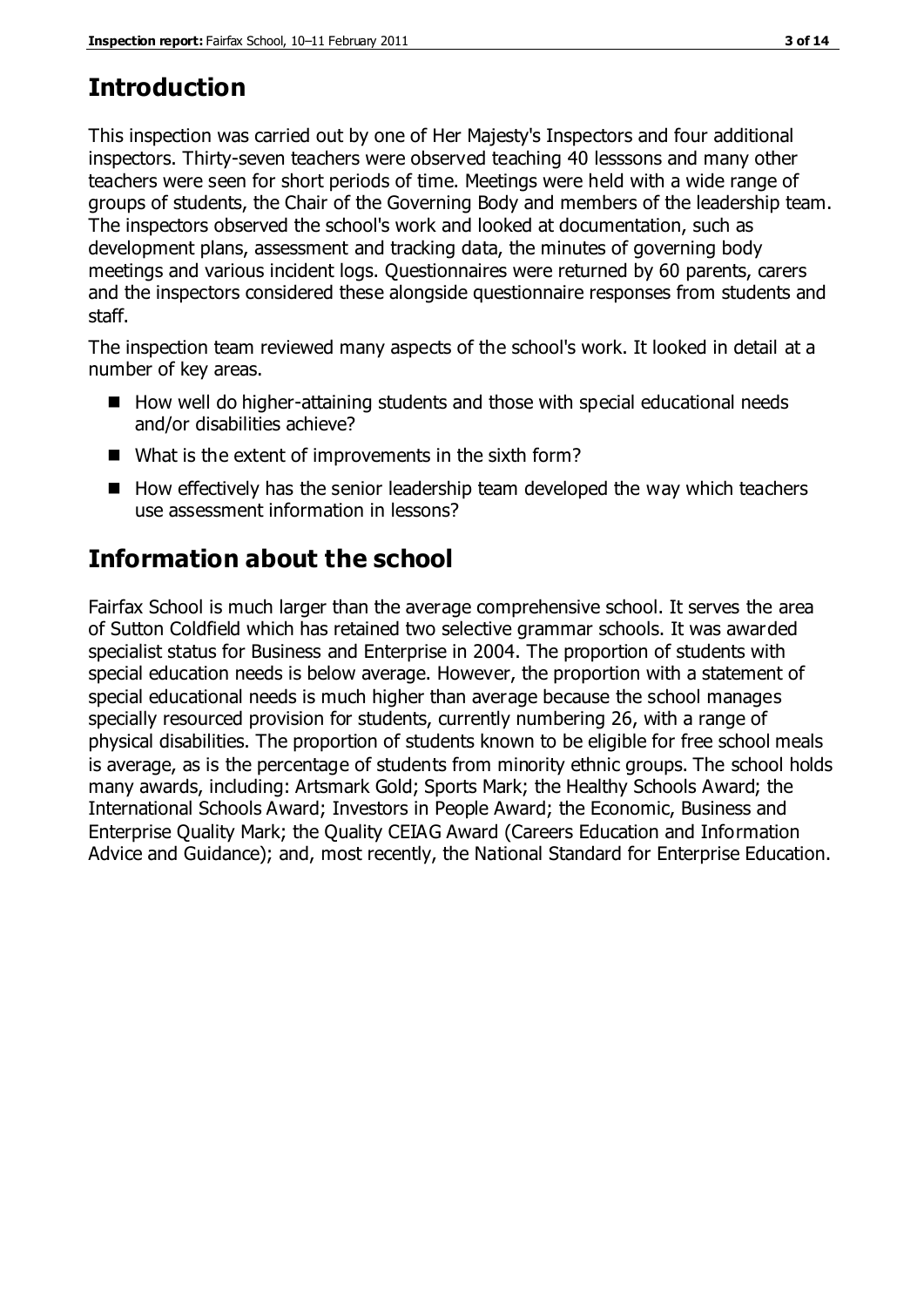**Inspection grades: 1 is outstanding, 2 is good, 3 is satisfactory, and 4 is inadequate** Please turn to the glossary for a description of the grades and inspection terms

## **Inspection judgements**

| Overall effectiveness: how good is the school? |  |
|------------------------------------------------|--|
|------------------------------------------------|--|

## **The school's capacity for sustained improvement 2**

## **Main findings**

Fairfax is a good school. It has some outstanding features. The students reach high standards in their academic work, behave in an exemplary manner and contribute extremely positively to the life of the school. They develop a wide range of broader skills relevant to their future education or employment. Attendance is high. The school has nurtured a range of very effective partnerships with other schools and agencies to extend the curriculum and underpin the outstanding care, guidance and support it provides. Students with learning difficulties and/or disabilities are well catered for, especially those with a statement of special educational needs who attend because of the school's enhanced provision. These students make good or better progress and are included fully in the life of the school through well-managed support.

The quality of teaching is good, with some that is outstanding. The sharpness of the teachers' insight into the students' level of understanding is a marked feature of the most effective lessons. This awareness enables these teachers to plan and adapt work to suit the needs of a range of students. Many teachers confidently use a wide repertoire of strategies to engage the students in thinking deeply about their understanding of new ideas. The most consistently effective teaching and learning is at Key Stage 4. A significant proportion of teaching, mainly at Key Stage 3, is no better than satisfactory because although relevant techniques are employed, they are not fully exploited. Learning and progress in these lessons are restricted by teachers spending too much time explaining facts and demanding too little from more-able students.

The governing body plays an outstanding role in establishing the school's strategic direction. It takes its own development and training needs very seriously and has the confidence and professional insight to hold the school to account in a rigorous manner. The headteacher, senior leadership team work and governing body work together effectively so the school is well placed to continue improving. The school has addressed key issues in science, languages and the sixth form which were identified in its previous inspection. It has made significant inroads into tackling other issues, but has not entirely succeeded in securing the effective use of assessment information within lessons. Consequently, although attainment is high and rising, achievement and outcomes overall are good rather than outstanding, reflecting the inconsistent quality of learning. The school's self-evaluation is crystal clear and accurate and is used well to determine priorities and steer development planning, which is of good quality. Monitoring activity is comprehensive and an accepted process which has encouraged improvement. However, it has not involved all middle leaders enough and its impact has been less emphatic than hoped for in some respects.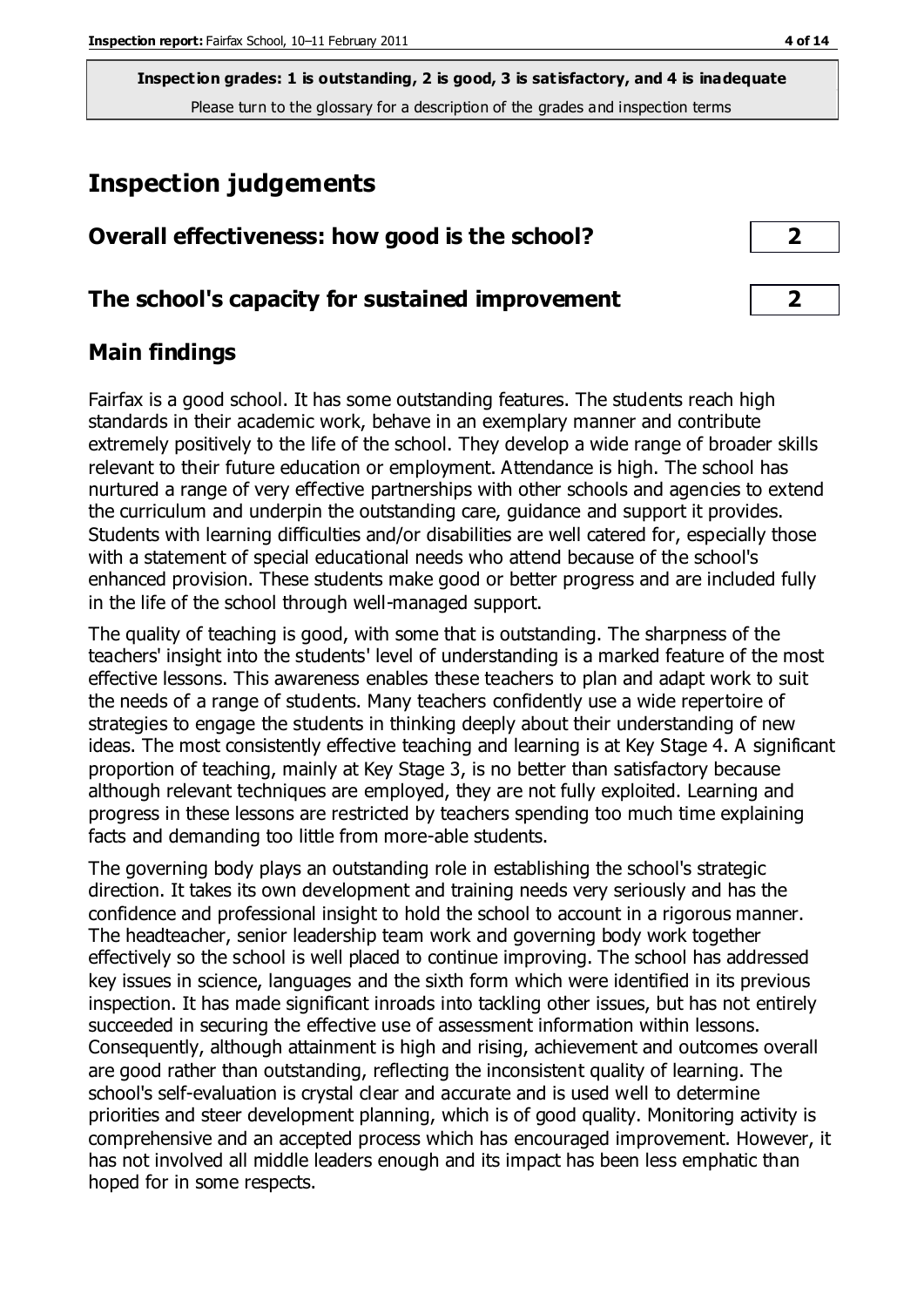**Inspection grades: 1 is outstanding, 2 is good, 3 is satisfactory, and 4 is inadequate** Please turn to the glossary for a description of the grades and inspection terms

### **What does the school need to do to improve further?**

- Improve the quality of teaching and learning so that an even greater proportion is of good or better quality by:
	- $-$  ensuring that teachers plan with greater precision how they will challenge all groups of students, especially the most able
	- having the same high expectations of the quality of learning and progress required at Key Stage 3 as is found at Key Stage 4.
- Ensure that monitoring of provision has greater impact by:
	- reducing and simplifying the range of monitoring activities which are carried out
	- $-$  reaffirming expectations about the pace of change
	- $-$  extending the role of middle leaders in securing consistency in the quality of teaching and learning.

## **Outcomes for individuals and groups of pupils 2**

Attainment when the students enter the school is above average and they go on to reach high standards by the end of Year 11. Achievement is good across a broad range of subjects. The proportion who gain five GCSE passes at grade C or above including English and mathematics is significantly above average. Students in the current Year 11 are securely placed to surpass the results of previous years. All groups of students enjoy their learning and make progress because they apply themselves willingly, contribute to discussions and try their hardest. However, students told the inspectors that they could work even harder in Years 7 and 8. Most students in Key Stage 4 make good progress but some of the most able make only satisfactory progress in gaining the very highest grades, for instance in English and mathematics. Students with learning difficulties and/or disabilities make good progress, especially those with physical disabilities or on the autistic spectrum. The students' outstanding behaviour ensures that all groups make the most of the extremely wide range of opportunities to contribute positively to school life. Their high attendance shows how they value what the school offers. Consequently, they are extremely well equipped to make their way successfully in future training or employment.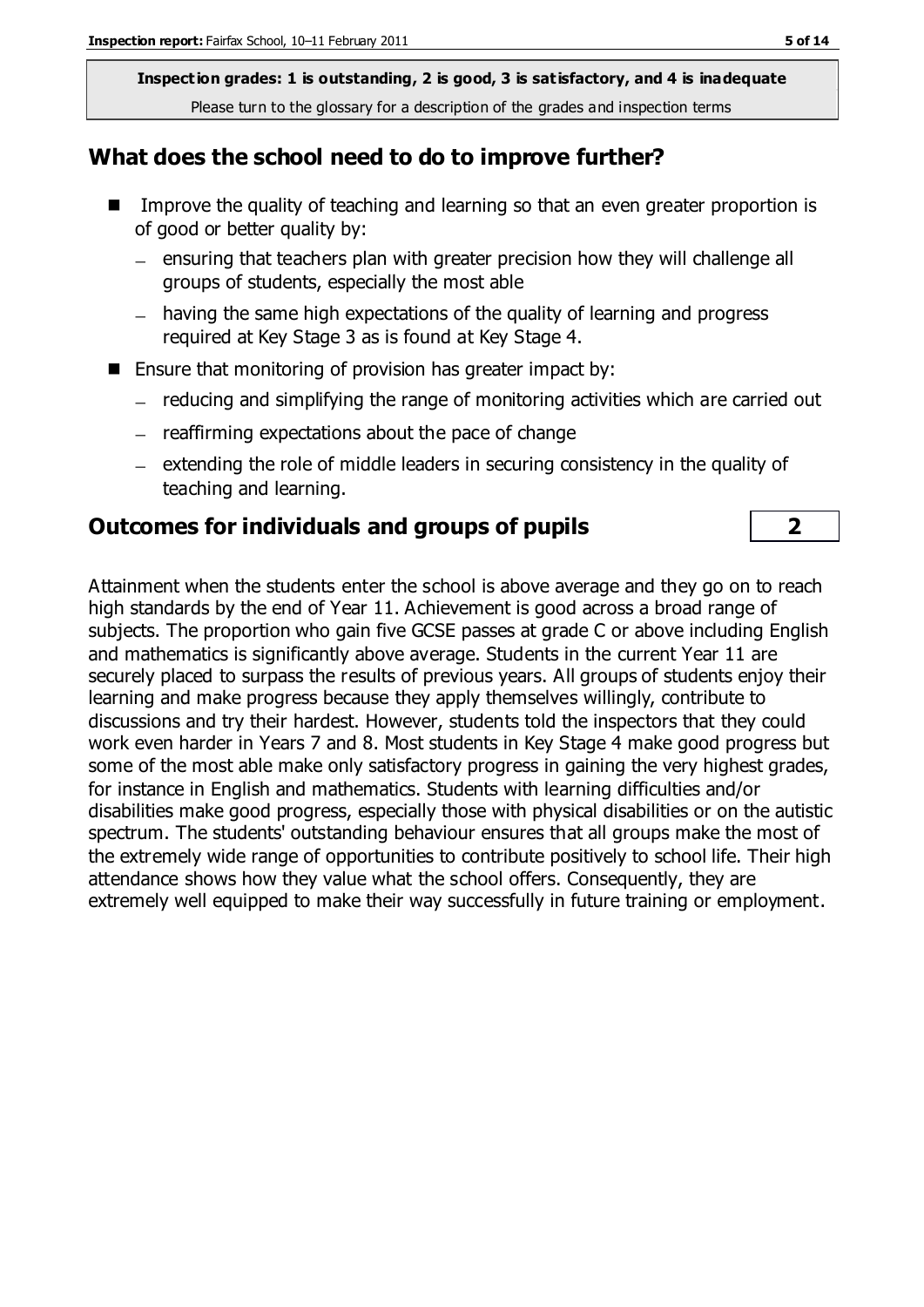Please turn to the glossary for a description of the grades and inspection terms

These are the grades for pupils' outcomes

| Pupils' achievement and the extent to which they enjoy their learning                                                     | $\overline{2}$ |
|---------------------------------------------------------------------------------------------------------------------------|----------------|
| Taking into account:<br>Pupils' attainment <sup>1</sup>                                                                   | 1              |
| The quality of pupils' learning and their progress                                                                        | $\mathcal{P}$  |
| The quality of learning for pupils with special educational needs and/or disabilities<br>and their progress               | $\overline{2}$ |
| The extent to which pupils feel safe                                                                                      |                |
| Pupils' behaviour                                                                                                         | 1              |
| The extent to which pupils adopt healthy lifestyles                                                                       | 2              |
| The extent to which pupils contribute to the school and wider community                                                   | 1              |
| The extent to which pupils develop workplace and other skills that will contribute to<br>their future economic well-being |                |
| Taking into account:                                                                                                      |                |
| Pupils' attendance <sup>1</sup>                                                                                           | 1              |
| The extent of pupils' spiritual, moral, social and cultural development                                                   | 2              |

<sup>1</sup> The grades for attainment and attendance are: 1 is high; 2 is above average; 3 is broadly average; and 4 is low

## **How effective is the provision?**

The teaching is often of good quality, with a significant minority which is outstanding. In the most effective lessons, the learning is structured within a very clear framework of expectations about the precise objectives which different students need to attain. The teachers vary the pace of learning to suit the students' emerging understanding and are very good at identifying when students need further practice or are able to move on more rapidly. Active participation is fostered through such strategies as paired discussion, peer evaluation of work and drafting initial ideas on small whiteboards so that teachers can quickly gauge the students' understanding. There is, however, a significant proportion of teaching which is only satisfactory, often at Key Stage 3, because teachers, despite using similar techniques, do not exploit them to good effect. Lesson planning for these lessons lacks precision about what is to be learnt and how objectives will be matched to the needs of different groups. Questioning sometimes lacks rigour and is not well targeted.

The curriculum is well organised and provides a wide range of opportunities for studying traditional courses, vocational subjects and developing cross-curricular skills. Extensive use is made of entering students early for GCSE examinations, enabling the school to tailor students' timetables in Year 11 to maximise their examination success. At Key Stage 3, remodelling of the curriculum is too recent to be able to evaluate. There is an excellent range of activities to enrich the formal curriculum. 'Enterprise focus weeks' allow the school to offer imaginative and powerful opportunities for learning which are highly valued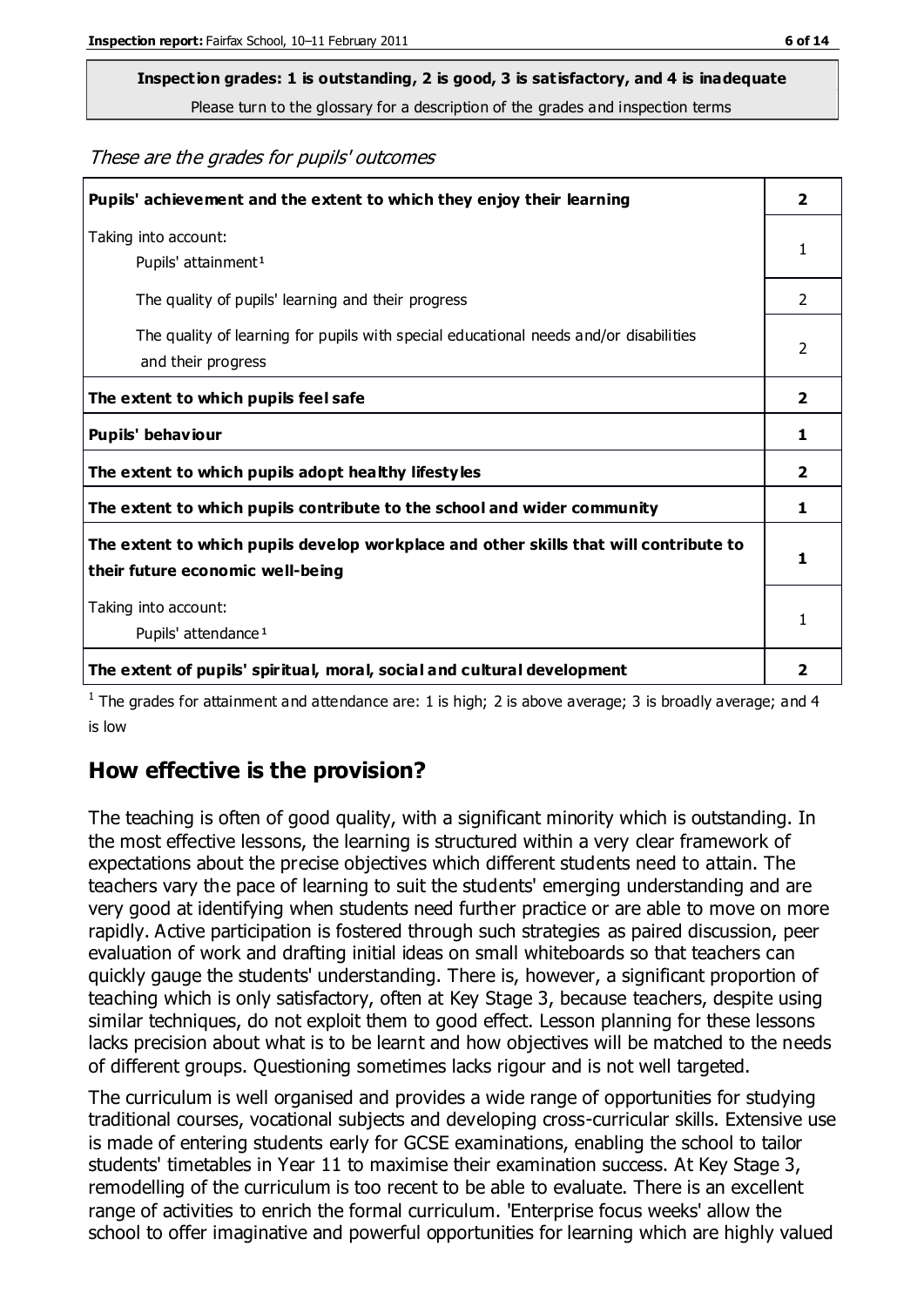Please turn to the glossary for a description of the grades and inspection terms

by the students. The school's creative arts festival, the annual Eisteddfod, plays an exceptionally vibrant part in the students' lives. The school has placed care, guidance and support for students at the heart of its work. Transition at all points is well planned, ensuring that all students move with confidence to the next stage of their education. The very well-established house system provides a trusted and secure structure to support the students' broader development. Students say they are known as individuals. Efforts to improve attendance since the last inspection have proved highly effective. Provision for students with a statement of special educational needs offers very well-targeted support drawing on a wide range of external agencies and school-based specialist staff.

| The quality of teaching                                                                                    |  |
|------------------------------------------------------------------------------------------------------------|--|
| Taking into account:<br>The use of assessment to support learning                                          |  |
| The extent to which the curriculum meets pupils' needs, including, where relevant,<br>through partnerships |  |
| The effectiveness of care, guidance and support                                                            |  |

These are the grades for the quality of provision

## **How effective are leadership and management?**

The senior leadership team has effectively introduced many developments over the last few years. A particularly high proportion of the staff who responded to the inspection questionnaire said they understood what the school was trying to achieve and were proud to belong to it. The leadership team has created a culture of trust and confidence and many staff have willingly altered their practice, for instance to adopt more active assessment techniques. Others, however, have not kept pace with the level of change required to make the school outstanding. A wide array of monitoring activities carried out by the senior team has not been entirely effective in securing consistency and the role of some heads of department in quality assuring day-to-day provision is underemphasised. A sophisticated data handling tool to track the progress of individual students against their targets is being used with markedly good impact to improve attainment. Equal opportunities are well served by the school's intense focus on good achievement for every individual. There are no significant gaps between the performance of different groups relative to the national picture. Nevertheless, the analysis and reporting of this performance at a strategic level are not undertaken routinely.

The governing body is very well led in a professional and confident manner. Its rigorous evaluation of its own practice has resulted in a strongly developed understanding of how to both support and challenge the school. There are clear, well-managed policies for safeguarding procedures at all levels and these are consistently implemented and regularly monitored. The school makes a good contribution to community cohesion and has an appropriate understanding of its context and a relevant plan which details actions. There are strong links with more culturally diverse schools in the city. Partnerships are extensive and cover many aspects of the school's work, with a strong emphasis on business and enterprise activities.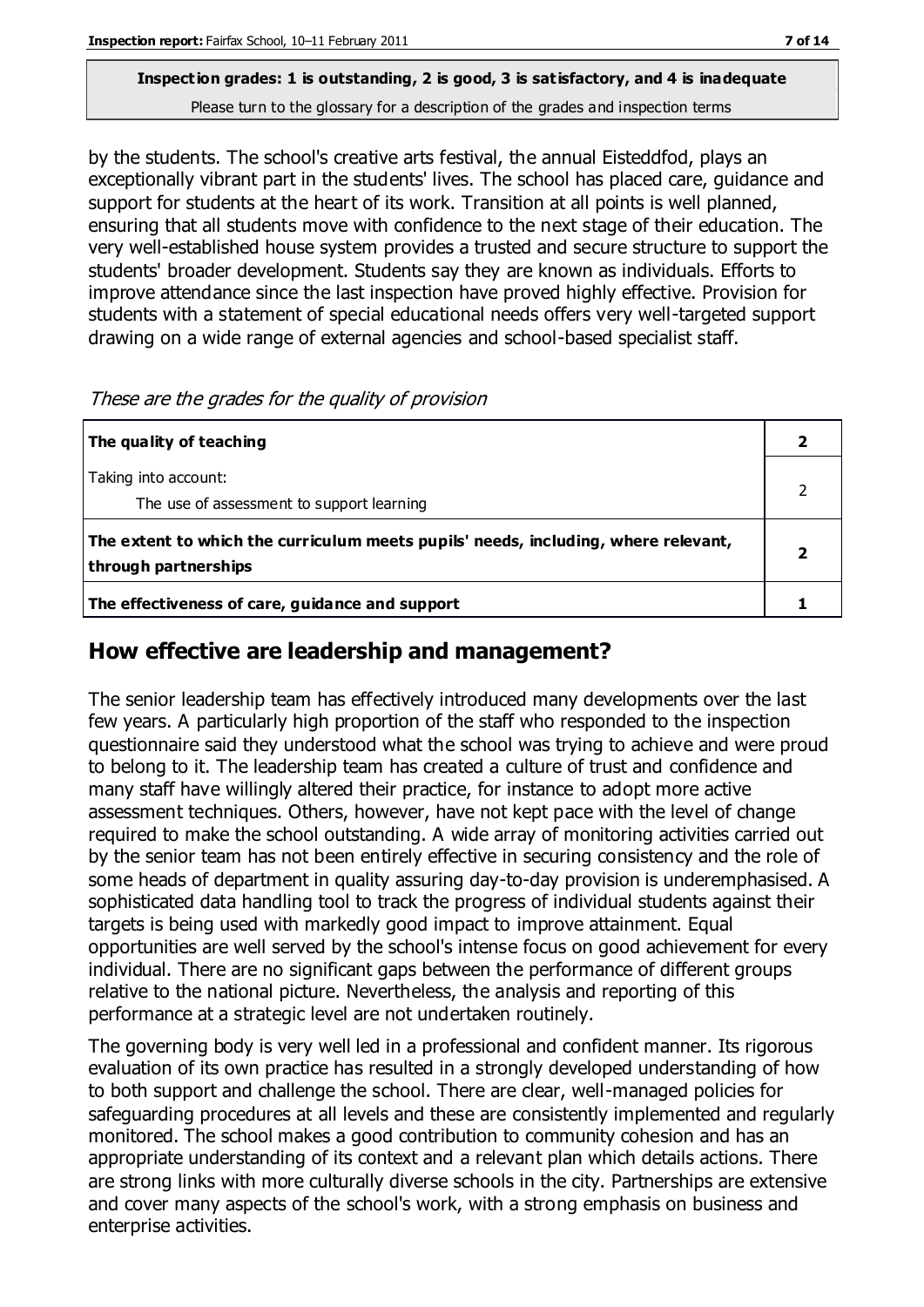Please turn to the glossary for a description of the grades and inspection terms

| The effectiveness of leadership and management in embedding ambition and driving<br>improvement                                                                  | $\overline{\mathbf{2}}$ |
|------------------------------------------------------------------------------------------------------------------------------------------------------------------|-------------------------|
| Taking into account:<br>The leadership and management of teaching and learning                                                                                   | 2                       |
|                                                                                                                                                                  |                         |
| The effectiveness of the governing body in challenging and supporting the<br>school so that weaknesses are tackled decisively and statutory responsibilities met | 1                       |
| The effectiveness of the school's engagement with parents and carers                                                                                             | $\overline{2}$          |
| The effectiveness of partnerships in promoting learning and well-being                                                                                           | 1                       |
| The effectiveness with which the school promotes equality of opportunity and tackles<br>discrimination                                                           | $\overline{2}$          |
| The effectiveness of safeguarding procedures                                                                                                                     | $\overline{2}$          |
| The effectiveness with which the school promotes community cohesion                                                                                              | $\mathbf{2}$            |
| The effectiveness with which the school deploys resources to achieve value for money                                                                             |                         |

#### These are the grades for leadership and management

## **Sixth form**

Students make good progress in lessons and the school's tracking information shows that all students in Years 12 and 13 are working at least at target grade, with some above. The results of external examinations have improved each year and current indications are that value-added data are rising strongly. Attendance is high and punctuality is good both to school and lessons. The students' response to sixth form life is outstanding and they enthusiastically raise funds for charity, mentor younger students and take on a wide range of responsibilities within school and the wider community. The curriculum is good and offers a wide range of options for AS and A-Level courses. There is a growing range of vocational courses alongside opportunities to improve key GCSE grades to provide an appropriate pathway for some students to further study and/or employment. A small number of students benefit from courses offered within the Sutton consortium, which enables students' interests and aspirations to be met while retaining their strong affiliation with Fairfax.

The quality of teaching and learning is good with many lessons that are engaging, well planned and suitably resourced. Students and teachers have excellent working relationships. Students are thoroughly prepared for the next stage of their education or for employment. The head of the sixth form has introduced clear, consistent systems to monitor and track students' progress. This information has highlighted where intervention is needed to address underachievement or to ensure that the most-able students are provided with appropriate challenge and mentoring. Students are well informed about their targets and what to do to improve. The head of sixth form's leadership has been instrumental in identifying priorities and driving improvement.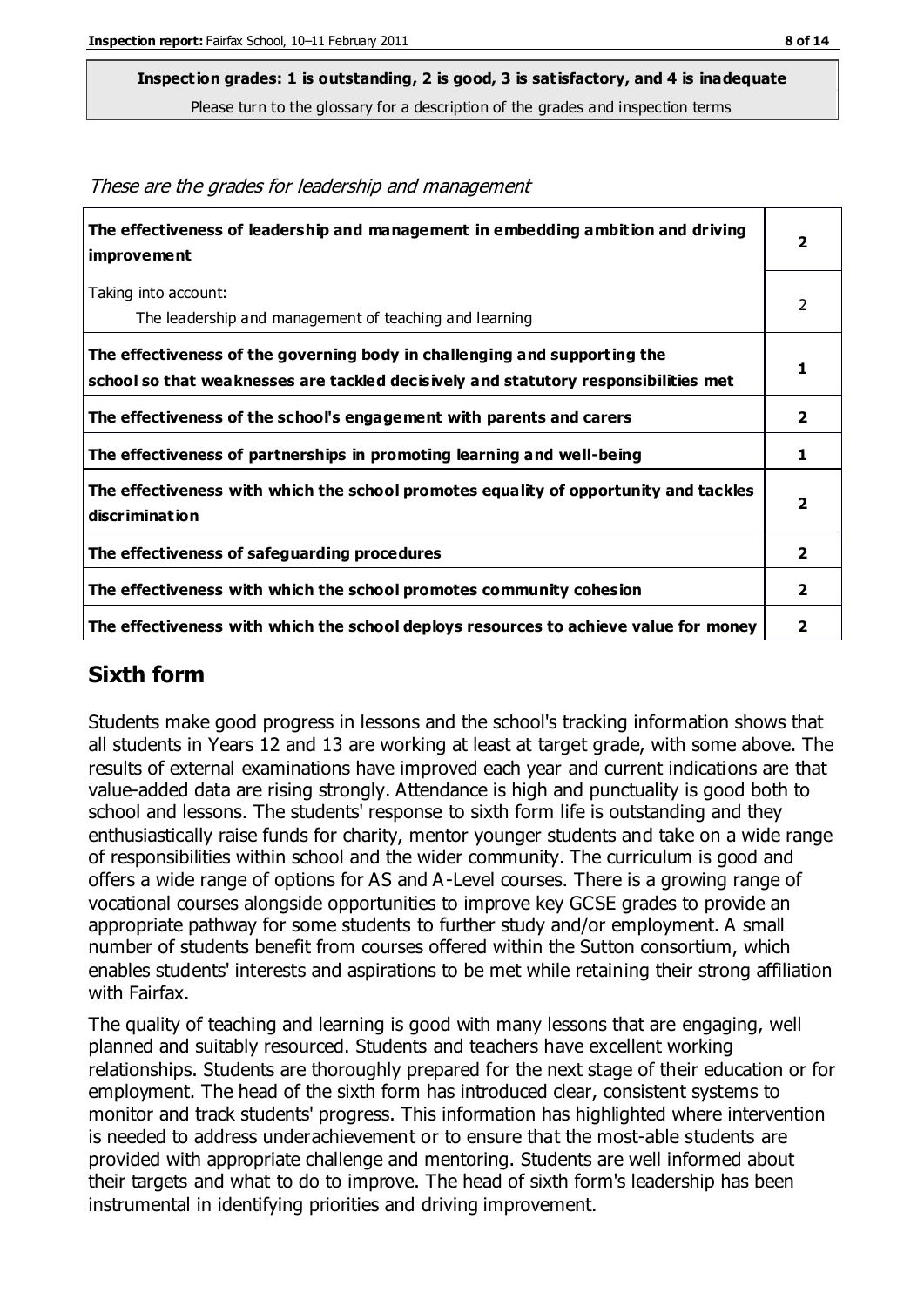Please turn to the glossary for a description of the grades and inspection terms

These are the grades for the sixth form

| Overall effectiveness of the sixth form                         |  |  |
|-----------------------------------------------------------------|--|--|
| Taking into account:<br>Outcomes for students in the sixth form |  |  |
| The quality of provision in the sixth form                      |  |  |
| Leadership and management of the sixth form                     |  |  |

## **Views of parents and carers**

Inspectors and the headteacher were disappointed by the small number of questionnaire returns. These did not reveal any commonly shared concerns and several were highly complimentary about the school. One parent spoke to the lead inspector about a concern she had with the way teachers dealt with any racist incidents. The inspectors took full note of the concern but no other parents, carers or students mentioned this issue. The school was able to demonstrate that it had taken strong action whenever it had knowledge of any inappropriate language being used by a student.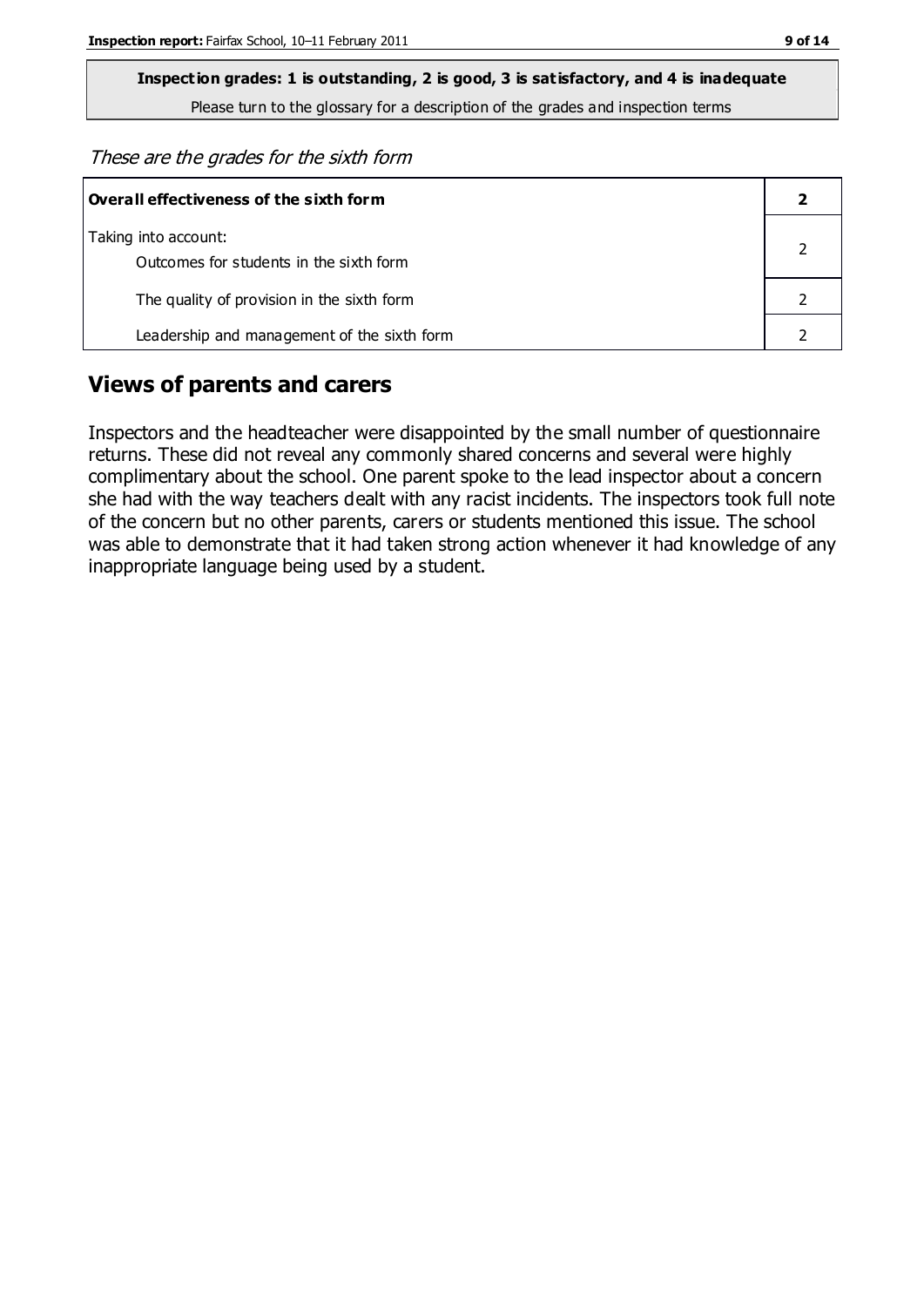#### **Responses from parents and carers to Ofsted's questionnaire**

Ofsted invited all the registered parents and carers of pupils registered at Fairfax School to complete a questionnaire about their views of the school.

In the questionnaire, parents and carers were asked to record how strongly they agreed with 13 statements about the school. The inspection team received 60 completed questionnaires by the end of the on-site inspection. In total, there are 1398 pupils registered at the school.

| <b>Statements</b>                                                                                                                                                                                                                                       | <b>Strongly</b><br>agree |               | <b>Agree</b> |               |                | <b>Disagree</b> |                | <b>Strongly</b><br>disagree |  |
|---------------------------------------------------------------------------------------------------------------------------------------------------------------------------------------------------------------------------------------------------------|--------------------------|---------------|--------------|---------------|----------------|-----------------|----------------|-----------------------------|--|
|                                                                                                                                                                                                                                                         | <b>Total</b>             | $\frac{0}{0}$ | <b>Total</b> | $\frac{0}{0}$ | <b>Total</b>   | $\frac{0}{0}$   | <b>Total</b>   | $\frac{0}{0}$               |  |
| My child enjoys school                                                                                                                                                                                                                                  | 24                       | 40            | 30           | 50            | 6              | 10              | 0              | $\mathbf 0$                 |  |
| The school keeps my child<br>safe                                                                                                                                                                                                                       | 23                       | 38            | 36           | 60            | 0              | $\mathbf 0$     | $\mathbf{1}$   | $\overline{2}$              |  |
| My school informs me about<br>my child's progress                                                                                                                                                                                                       | 22                       | 37            | 33           | 55            | 5              | 8               | $\mathbf 0$    | $\mathbf 0$                 |  |
| My child is making enough<br>progress at this school                                                                                                                                                                                                    | 20                       | 33            | 33           | 55            | 5              | 8               | 0              | $\mathbf 0$                 |  |
| The teaching is good at this<br>school                                                                                                                                                                                                                  | 13                       | 22            | 41           | 68            | 5              | 8               | 0              | $\mathbf 0$                 |  |
| The school helps me to<br>support my child's learning                                                                                                                                                                                                   | 14                       | 23            | 40           | 67            | 6              | 10              | 0              | $\mathbf 0$                 |  |
| The school helps my child to<br>have a healthy lifestyle                                                                                                                                                                                                | 11                       | 18            | 34           | 57            | 11             | 18              | $\overline{2}$ | 3                           |  |
| The school makes sure that<br>my child is well prepared for<br>the future (for example<br>changing year group,<br>changing school, and for<br>children who are finishing<br>school, entering further or<br>higher education, or entering<br>employment) | 21                       | 35            | 33           | 55            | $\mathbf{1}$   | $\overline{2}$  | $\mathbf{1}$   | $\overline{2}$              |  |
| The school meets my child's<br>particular needs                                                                                                                                                                                                         | 13                       | 22            | 42           | 70            | 4              | $\overline{7}$  | $\mathbf 0$    | $\mathbf 0$                 |  |
| The school deals effectively<br>with unacceptable behaviour                                                                                                                                                                                             | 13                       | 22            | 35           | 58            | 9              | 15              | 0              | $\pmb{0}$                   |  |
| The school takes account of<br>my suggestions and concerns                                                                                                                                                                                              | 13                       | 22            | 30           | 50            | 8              | 13              | $\overline{2}$ | 3                           |  |
| The school is led and<br>managed effectively                                                                                                                                                                                                            | 15                       | 25            | 32           | 53            | $\overline{7}$ | 12              | $\mathbf{1}$   | $\overline{2}$              |  |
| Overall, I am happy with my<br>child's experience at this<br>school                                                                                                                                                                                     | 21                       | 35            | 37           | 62            | $\overline{2}$ | 3               | $\mathbf 0$    | $\mathbf 0$                 |  |

The table above summarises the responses that parents and carers made to each statement. The percentages indicate the proportion of parents and carers giving that response out of the total number of completed questionnaires. Where one or more parents and carers chose not to answer a particular question, the percentages will not add up to 100%.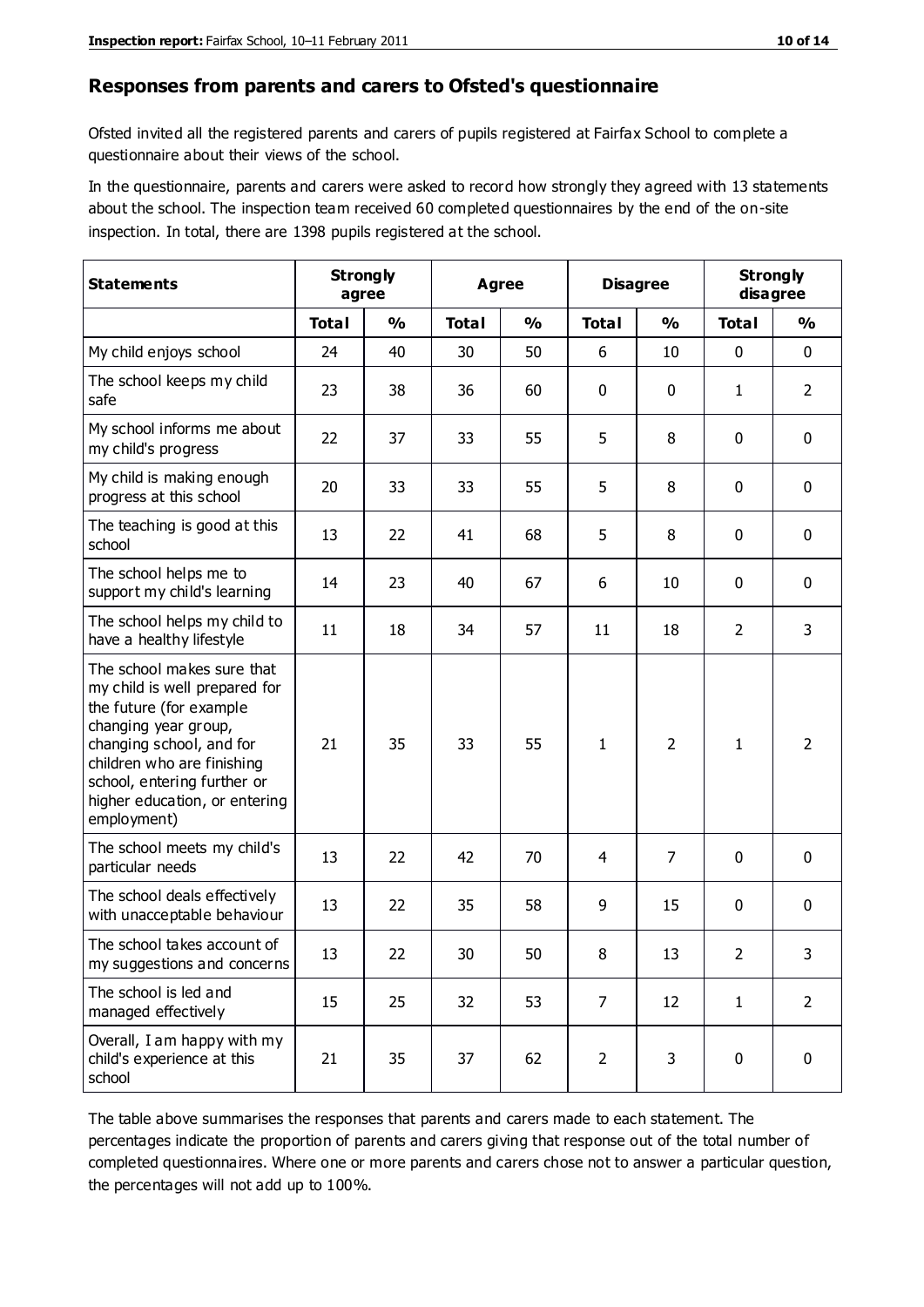## **Glossary**

| Grade   | <b>Judgement</b> | <b>Description</b>                                                                                                                                                                                                            |
|---------|------------------|-------------------------------------------------------------------------------------------------------------------------------------------------------------------------------------------------------------------------------|
| Grade 1 | Outstanding      | These features are highly effective. An outstanding school<br>provides exceptionally well for all its pupils' needs.                                                                                                          |
| Grade 2 | Good             | These are very positive features of a school. A school that<br>is good is serving its pupils well.                                                                                                                            |
| Grade 3 | Satisfactory     | These features are of reasonable quality. A satisfactory<br>school is providing adequately for its pupils.                                                                                                                    |
| Grade 4 | Inadequate       | These features are not of an acceptable standard. An<br>inadequate school needs to make significant improvement<br>in order to meet the needs of its pupils. Ofsted inspectors<br>will make further visits until it improves. |

## **What inspection judgements mean**

## **Overall effectiveness of schools**

|                       | Overall effectiveness judgement (percentage of schools) |      |                     |                   |
|-----------------------|---------------------------------------------------------|------|---------------------|-------------------|
| <b>Type of school</b> | <b>Outstanding</b>                                      | Good | <b>Satisfactory</b> | <b>Inadequate</b> |
| Nursery schools       | 59                                                      | 35   | 3                   | 3                 |
| Primary schools       | 9                                                       | 44   | 39                  | 7                 |
| Secondary schools     | 13                                                      | 36   | 41                  | 11                |
| Sixth forms           | 15                                                      | 39   | 43                  | 3                 |
| Special schools       | 35                                                      | 43   | 17                  | 5                 |
| Pupil referral units  | 21                                                      | 42   | 29                  | 9                 |
| All schools           | 13                                                      | 43   | 37                  | 8                 |

New school inspection arrangements were introduced on 1 September 2009. This means that inspectors now make some additional judgements that were not made previously.

The data in the table above are for the period 1 September 2009 to 31 August 2010 and are consistent with the latest published official statistics about maintained school inspection outcomes (see **[www.ofsted.gov.uk](http://www.ofsted.gov.uk/)**).

The sample of schools inspected during 2009/10 was not representative of all schools nationally, as weaker schools are inspected more frequently than good or outstanding schools.

Percentages are rounded and do not always add exactly to 100.

Sixth form figures reflect the judgements made for the overall effectiveness of the sixth form in secondary schools, special schools and pupil referral units.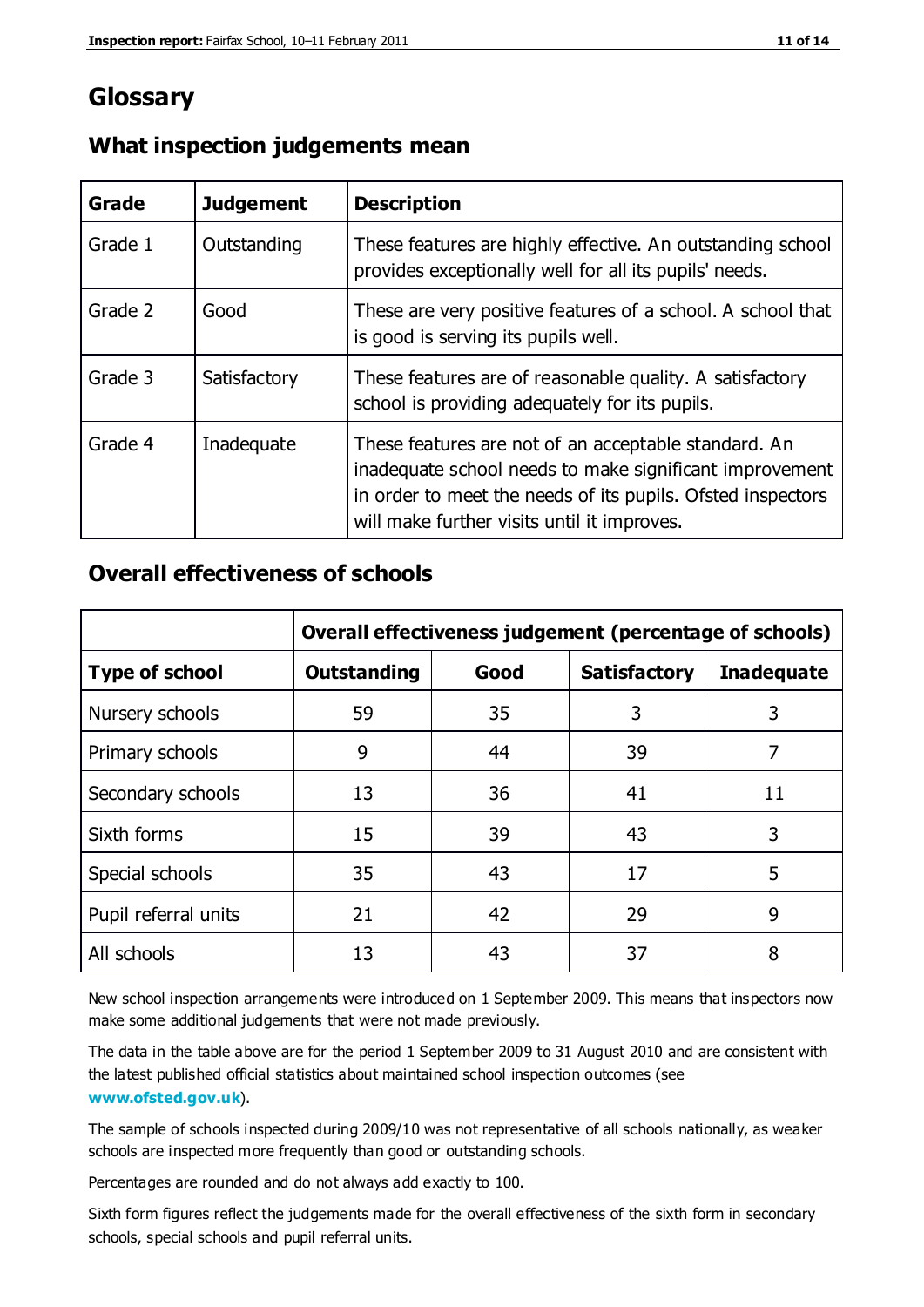## **Common terminology used by inspectors**

| Achievement:               | the progress and success of a pupil in their learning,<br>development or training.                                                                                                                                                          |  |  |
|----------------------------|---------------------------------------------------------------------------------------------------------------------------------------------------------------------------------------------------------------------------------------------|--|--|
| Attainment:                | the standard of the pupils' work shown by test and<br>examination results and in lessons.                                                                                                                                                   |  |  |
| Capacity to improve:       | the proven ability of the school to continue<br>improving. Inspectors base this judgement on what<br>the school has accomplished so far and on the quality<br>of its systems to maintain improvement.                                       |  |  |
| Leadership and management: | the contribution of all the staff with responsibilities,<br>not just the headteacher, to identifying priorities,<br>directing and motivating staff and running the school.                                                                  |  |  |
| Learning:                  | how well pupils acquire knowledge, develop their<br>understanding, learn and practise skills and are<br>developing their competence as learners.                                                                                            |  |  |
| Overall effectiveness:     | inspectors form a judgement on a school's overall<br>effectiveness based on the findings from their<br>inspection of the school. The following judgements,<br>in particular, influence what the overall effectiveness<br>judgement will be. |  |  |
|                            | The school's capacity for sustained<br>improvement.                                                                                                                                                                                         |  |  |
|                            | Outcomes for individuals and groups of pupils.                                                                                                                                                                                              |  |  |
|                            | The quality of teaching.                                                                                                                                                                                                                    |  |  |
|                            | The extent to which the curriculum meets<br>pupils' needs, including, where relevant,<br>through partnerships.                                                                                                                              |  |  |
|                            | The effectiveness of care, guidance and<br>support.                                                                                                                                                                                         |  |  |
| Progress:                  | the rate at which pupils are learning in lessons and<br>over longer periods of time. It is often measured by<br>comparing the pupils' attainment at the end of a key                                                                        |  |  |

stage with their attainment when they started.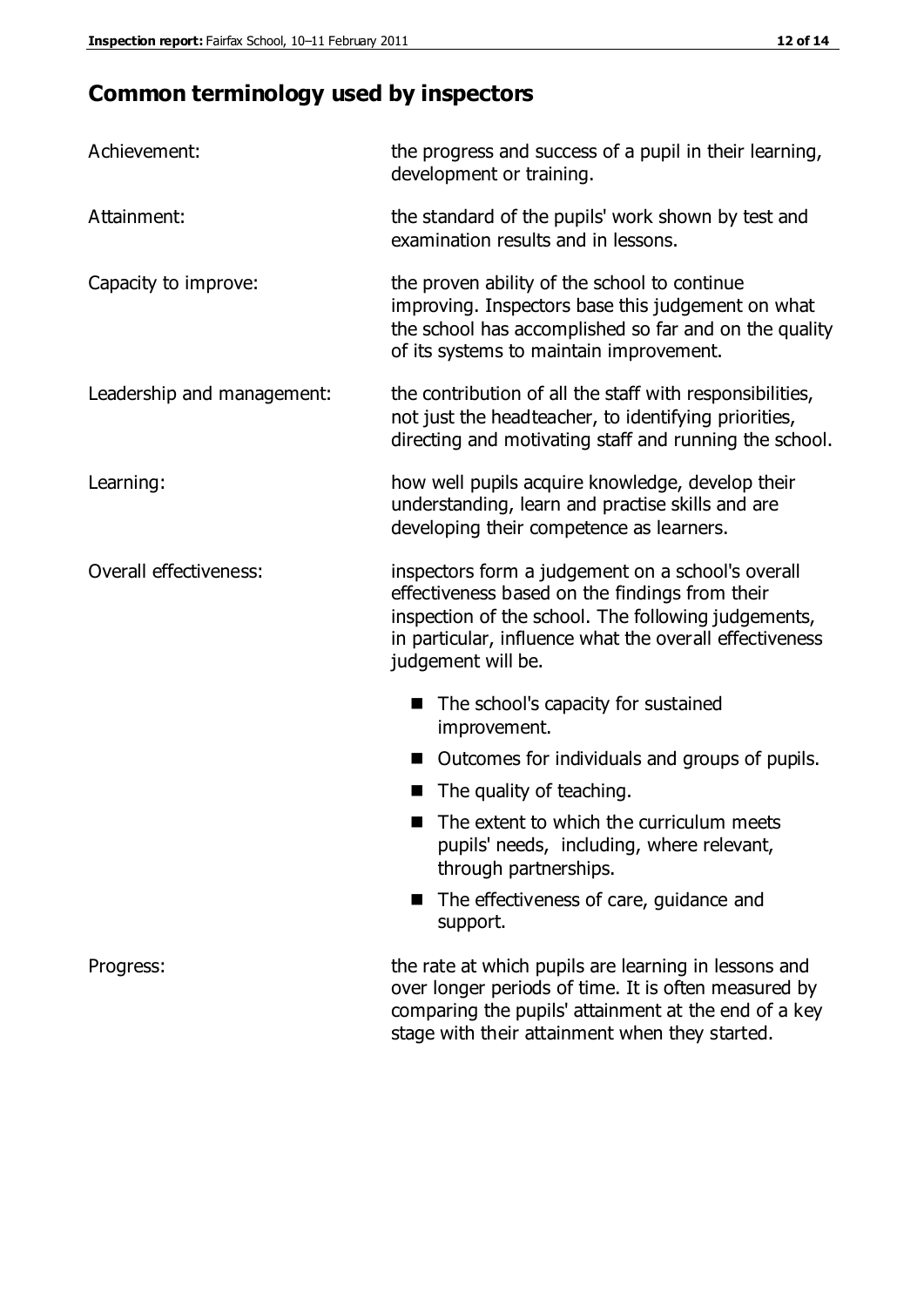## **This letter is provided for the school, parents and carers to share with their children. It describes Ofsted's main findings from the inspection of their school.**

14 February 2011

### Dear Students

## **Inspection of Fairfax School, Sutton Coldfield, B75 7JT**

I recently led an inspection of your school and arranged for the inspection team to meet with groups of students to gain their views. I also took note of the questionnaire responses we received. I am writing to you now to give you a summary of our findings which are contained in the full report.

You go to a good school which has some outstanding features. You achieve well and your behaviour is exemplary. Attendance is high compared to other schools. Students with disabilities are particularly well catered for and do well. The quality of teaching is good, with some that is outstanding. In the best lessons, teachers plan and adapt work to help you make fast progress at whatever stage you are at. The inspectors saw most of the really effective teaching taking place at Key Stage 4 and in the sixth form. The headteacher, senior leaders and governors are doing a good job in keeping the school improving. The quality of the sixth form, for example, has become much stronger since the previous inspection in 2008.

The inspectors think that it will be useful if the school concentrates on two areas for improvement.

Making even more teaching of good or better quality by planning lessons at Key Stage 3 which challenge all of you more of the time, especially the most able.

Making sure that the way the school checks on how well it is doing is simplified and made more efficient and effective.

You are already playing your part through attending and behaving well.

Thank you very much for welcoming us to your school. We were all sorry that we would not be there to see your Eisteddfod, which we heard so much about.

Yours sincerely

Rob Hubbleday Her Majesty's Inspector